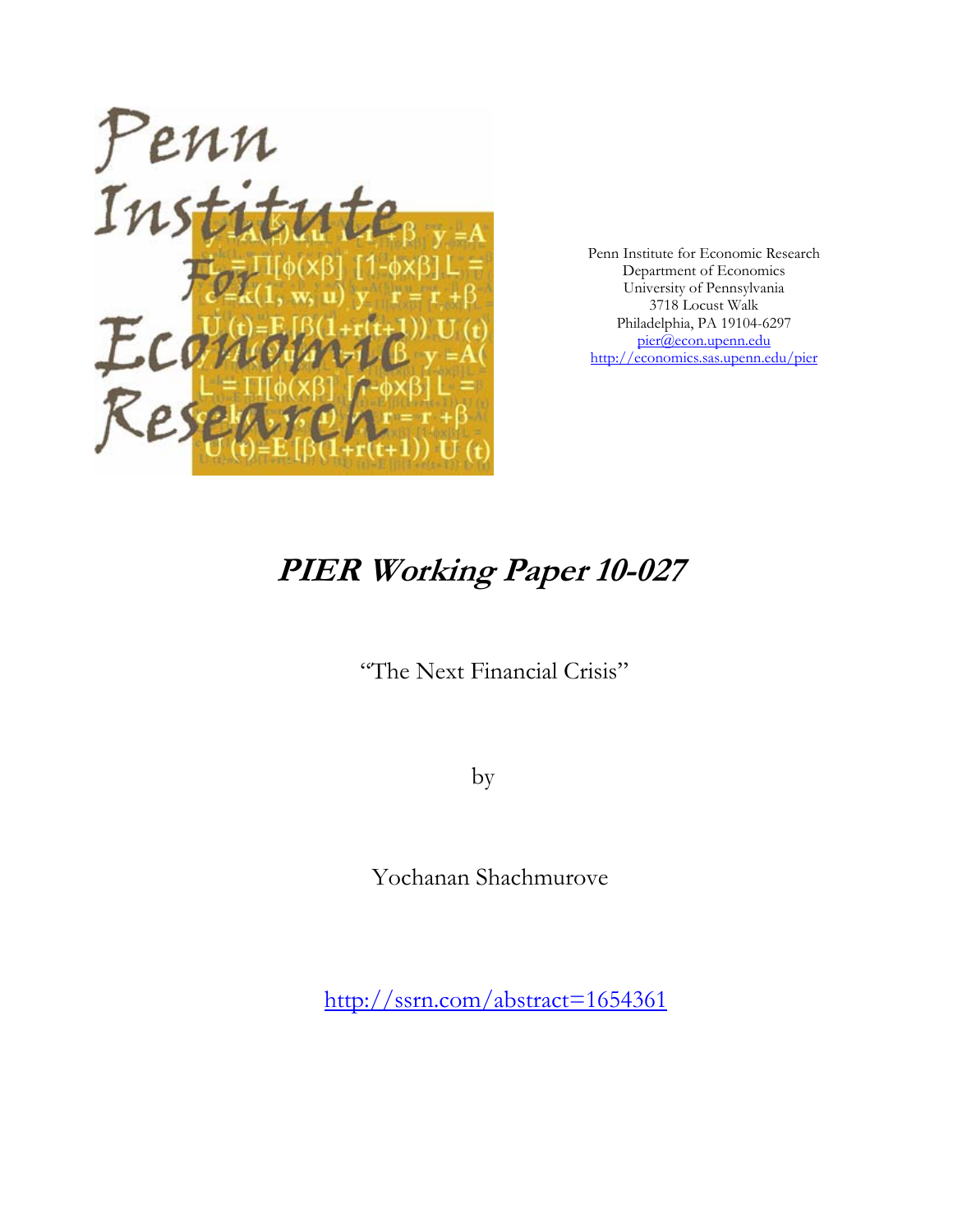### **The Next Financial Crisis**

Yochanan Shachmurove<sup>\*</sup>

*Department of Economics, The City College of the City University of New York* 

*yshachmurove@ccny.cuny.edu* 

# **ABSTRACT**

The examination of U.S. crises reveals that the current financial crisis follows past patterns. An investment bubble creates excess demand for new financing instruments. During the railroad bubbles of the nineteenth century loans were issued at a pace higher than many companies could pay back. The current housing bubble originated from issuing sub-prime mortgages that assume that housing prices would only rise. The increased demand for credit induces financial innovations and instruments that circumvent existing regulations. Inevitably, the bubble bursts. The history of financial crises teaches that policy reforms and new regulations cannot prevent future financial crises.

*JEL Classification*: E0, E3, E44, E5, E6, N0, N1, N2, G0, G18, G38

*Keywords:* Financial Crises; Financial Regulations and Reforms; Banking Panics; Banking Runs; Nineteenth and Twentieth Century Crises; Bankruptcies; Federal Reserve Bank; Subprime Mortgage; Troubled Asset Relief Program (TARP); Collateralized Debt Obligations (CDO); Mortgage Backed Securities (MBO); Glass-Steagall Act; J.P. Morgan Chase; Bear Stearns; Augustus Heinze; Timothy Geithner; Paul Volcker.

\* I have greatly benefitted from research assistance by Gregory Kauffman from the University of Pennsylvania and Zach Winston from Pennsylvania State University. I would like to thank the Schwager Fund from the City College of The City University of New York for partial financial support.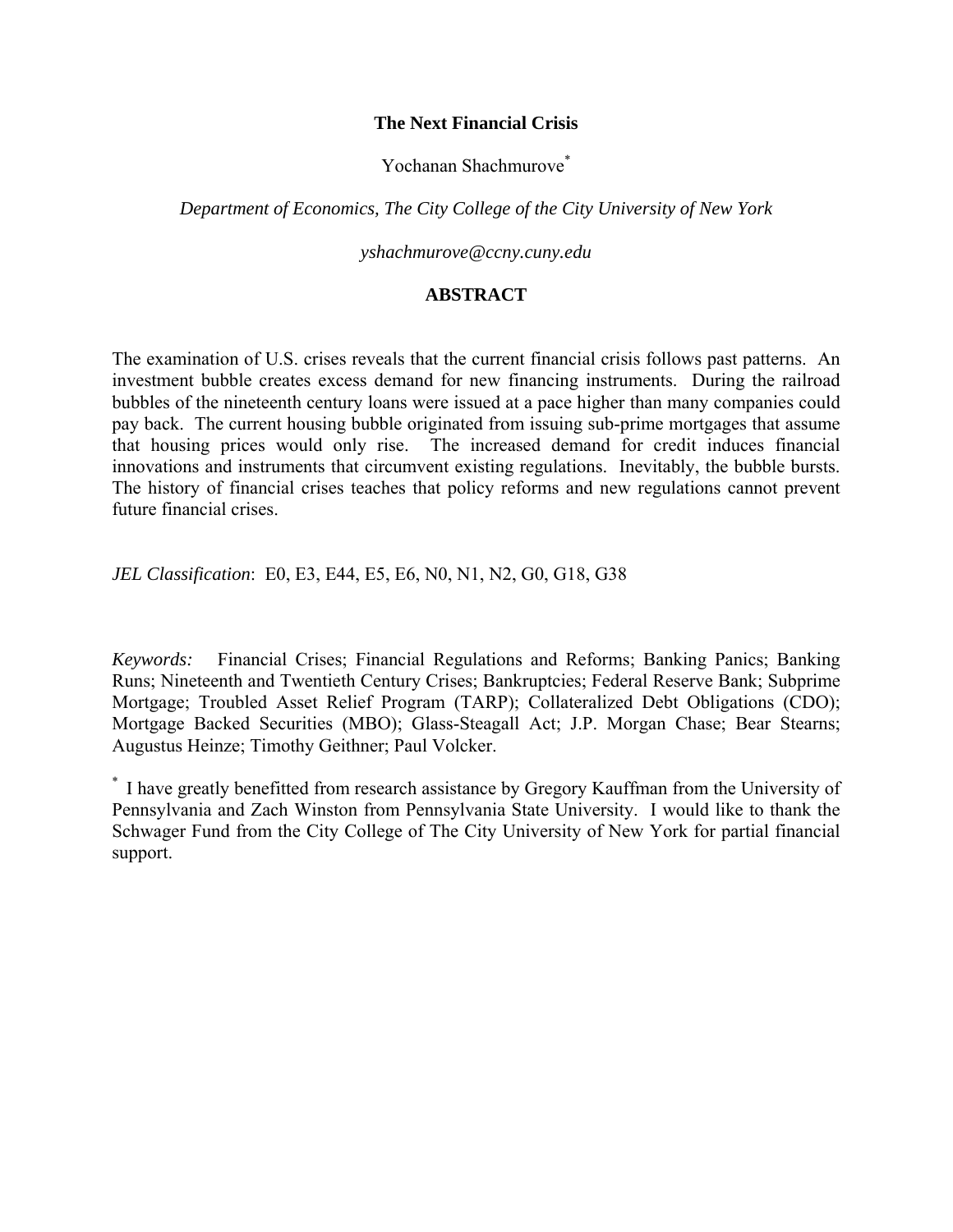### **The Next Financial Crisis**

## **I. INTRODUCTION**

The current financial crisis that originated in the United States of America has become a catalyst for global crises. What began as the bursting of a housing bubble in the United States, resulted in a major international financial crisis. How does this current period of economic chaos compare to the financial crises of the past? By examining the major financial crises, the paper indicates commonalities among them. Based on this analysis, one may answer the question as to whether the financial regulations proposed by the United States and other countries are appropriate for the current financial crisis.

The paper is organized as follows. Section II provides a literature review. Section III discusses the early United States banking panics in the 19<sup>th</sup> century. Section IV explores the crises of the  $20<sup>th</sup>$  century and compares them to those of the previous century. Section V explains the causes and effects of the current financial crisis and compares them to previous financial crises. Section VI concludes.

### **II. LITERATURE REVIEW**

The recent recession has stimulated renewed interest in the causes and effects of financial crises. Many papers theorize various causes in hopes of finding a common pattern. Bordo (2003) examines booms and busts in the United Kingdom and the United States. He concludes that recessions originated in stock market crashes deepened only if there was already financial instability. This conclusion is supported by the recessions prior to World War II in the United States, where recessions often involved both banking panics and financial distress.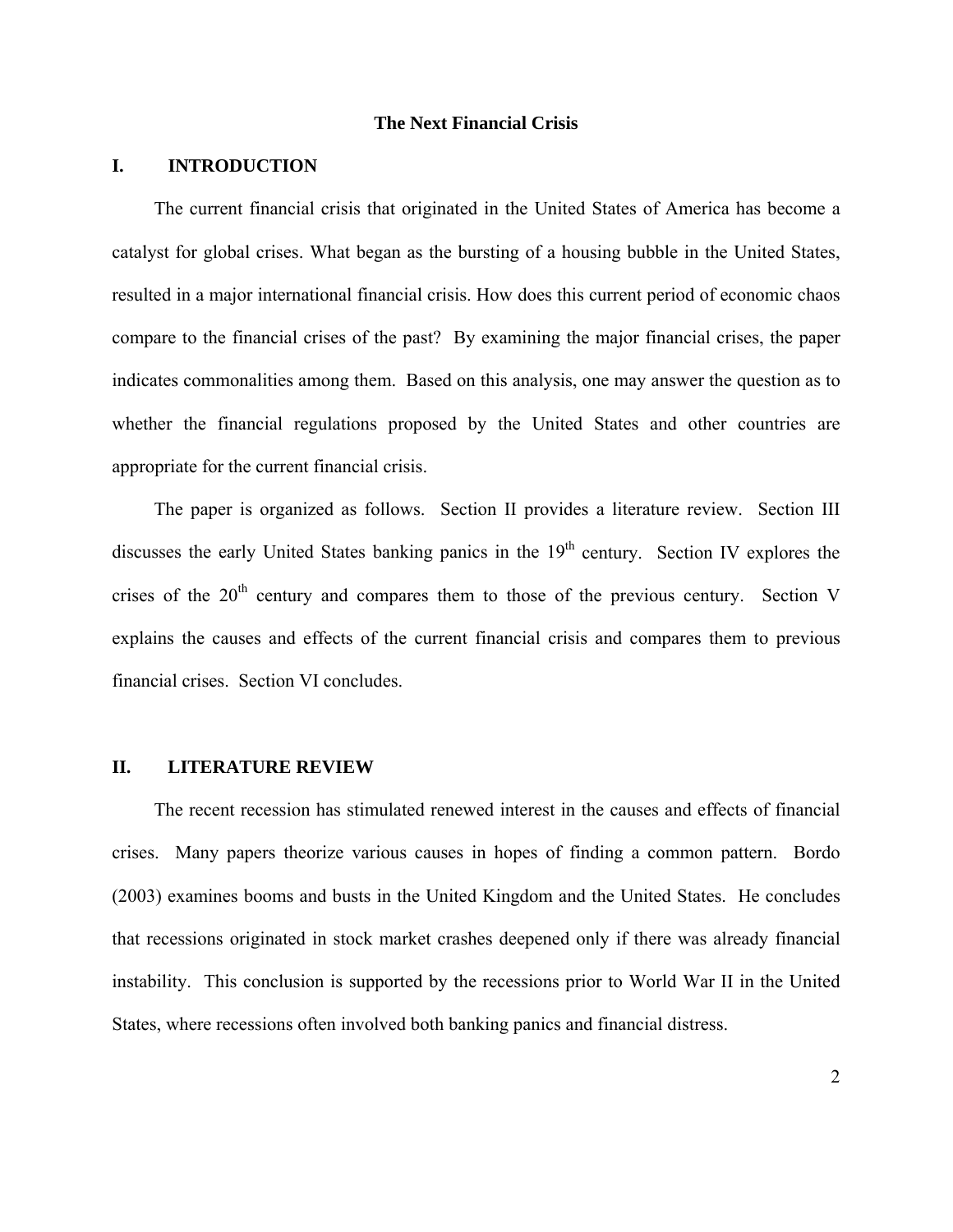Reinhart and Rogoff (2008, 2009A, 2009B) present evidence that these crises are not limited to the U.S. They claim that any parallels drawn between crises in the United States can be applied to other countries. Thus, the analysis of this paper, although dealing mainly with crises in the United States, is applicable to other countries.

Klomp (2010) employs 132 banking crises across 110 countries since 1970 by use of a random coefficient model. He concludes that credit growth, the Gross Domestic Product (GDP) growth rate, and the real interest rate are on average the most important indicators of a banking crisis. Yet, none of these variables is significant in more than 60 percent of the crises. Klomp thus concludes that there is no common factor in causing crises.

Garcia-Herrero and Del Rio (2003) use a sample of seventy-nine countries between 1970 and 1999. They find that when the objective of the central bank is price stability, the likelihood of a banking crisis is reduced. Čihák (2007), utilizing a dynamic-panel model for the years 1985 until 2005, shows that the more independent the central bank is, the more stable its financial institutions are. Thus, the less politically constrained the Central Bank of a country is, the faster and more appropriate its actions are in preventing financial distresses.

Demirgüç-Kunt and Detragiache (1998) and Laeven and Valencia (2008) identify crises by determining if one of several situations occurs. These situations include the ratio of nonperforming assets to total assets in the banking system exceeding ten percent, whether the cost of a government rescue operation is at least two percent of GDP, if the banking sector problems result in a nationalization of banks, or a large bank run takes place.

Kaminsky and Reinhart (1999) conclude that crises are typically preceded by a multitude of weak and/or deteriorating economic fundamentals. It is rare for speculative attacks to cause a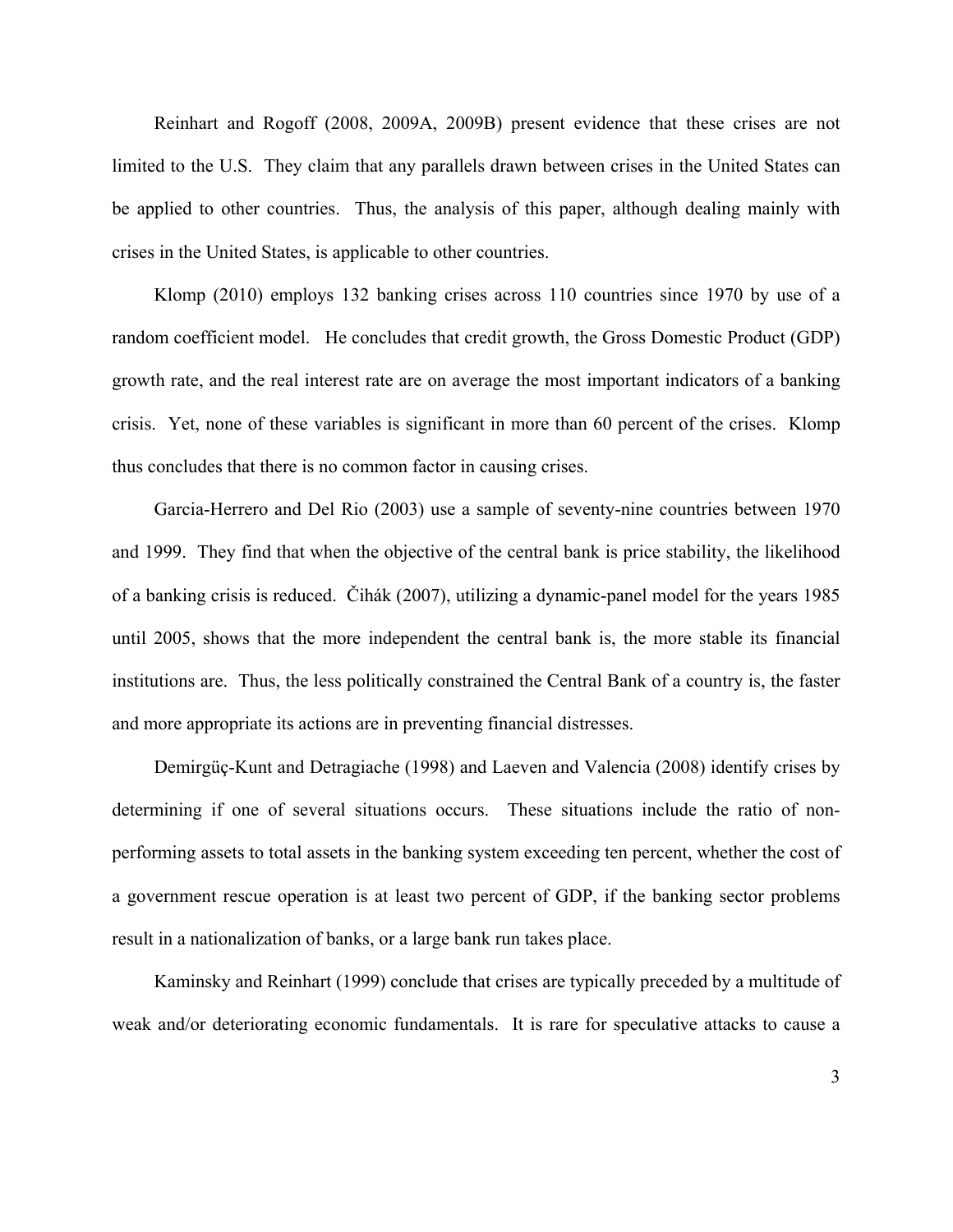crisis when economic fundamentals are robust. They conclude that banking crises often precede balance-of-payment misalignments, not necessarily exchange rate speculation. Moreover, the evidence indicates that financial crises are significantly more severe when simultaneous banking and currency runs occur.

Boyd, Nicolo, and Loukoianova (2010) question whether a "banking crisis" is actually a crisis in the banking system or just a response to government interventionist policies. They use a simple model to derive consistent measures of bank systemic shocks, as in Boyd, 2010. They show how the bank market structure, deposit insurance, external shocks and currency crises each affect systemic financial shocks and the government responses associated with them.

### **III. THE NINETEENTH CENTURY BANKING PANICS**

Up until the establishment of the Second Bank of the United States in 1816, the United States' economy was most affected by changes in the European economies. Therefore, international conflict was a primary source of economic instability. Laws including the Embargo Act of 1807 caused great economic strife, but were mainly efforts to prevent America's involvement in the Napoleonic wars. The War of 1812 between the British and the United States adversely affected the United States economy, but in both of these cases, the roots of financial conflict were outside the bounds of financial regulation.

This first financial crisis was the result of the United States' interaction with speculation. Haulman, (2002) concludes that the U.S. did not anticipate the decline in European demand for agriculture following the end of the Napoleonic wars. In order to prevent Americans from purchasing land through credit and help landowners, President Monroe passed two bills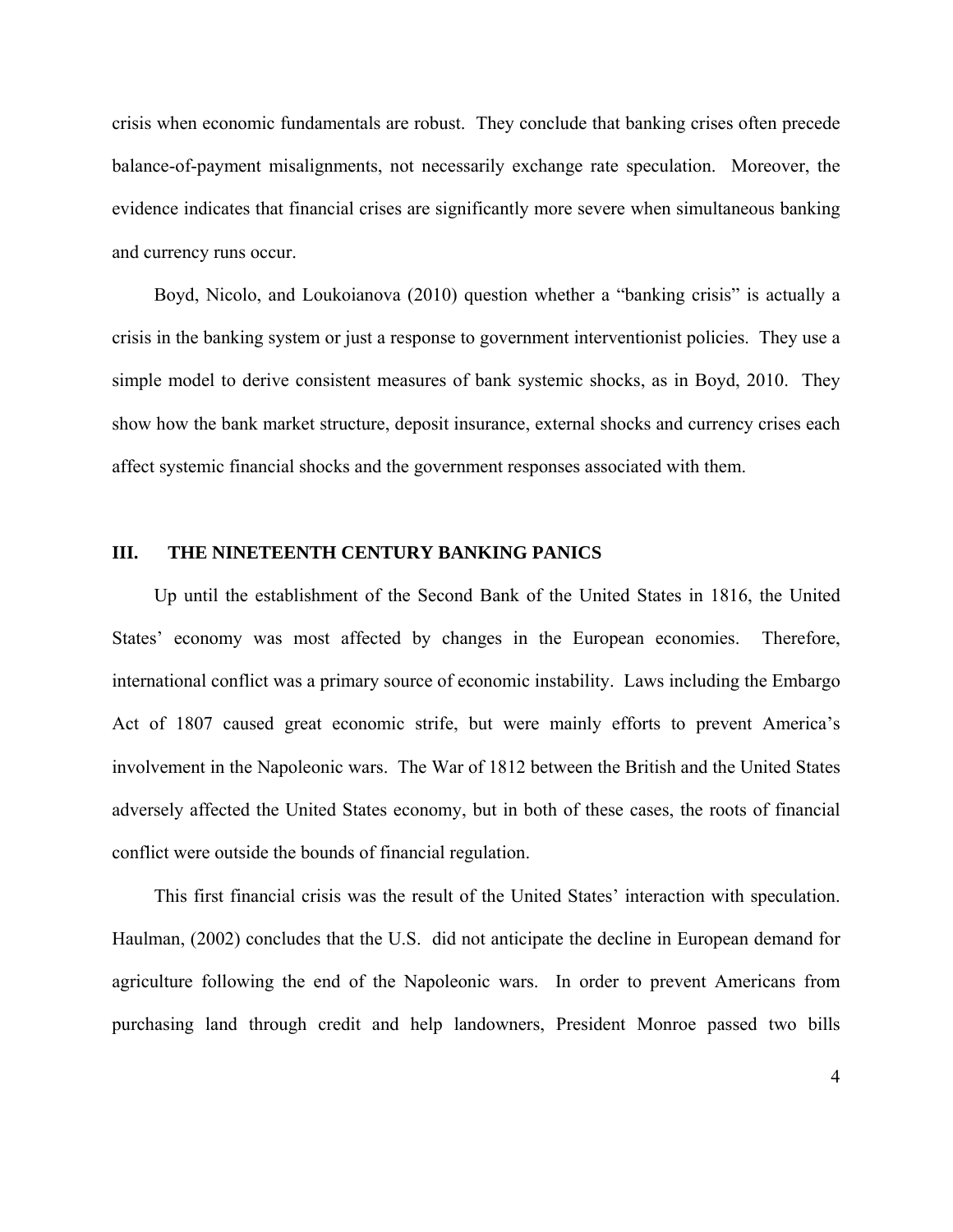including the Land Act of 1820 and the Relief Act of 1821. The panic ended after the passage of these Acts, in 1823.

In 1837, widespread speculative fever led to a bank failure as President Andrew Jackson required payments to be in gold and silver rather than government issued currency. Merely two years later, in 1839, a rise in international interest rates negatively influenced the already troubled economy and resulted in a depression, which lasted until 1843.

The next major crisis was caused by the westward expansion of the United States and the advent of the railroad. The burst of a railroad bubble led to several bank failures in the years following 1857. The closure of banks, such as Ohio Life and Trust in New York City, was caused by speculation in western land and was accompanied with issues of embezzlement. This closure resulted in a series of bank runs in New York City that extended outside of the city due to a drop in stock market prices. This series of difficulties continued, resulting in the Panic in New York City on September 26, 1857. Following this panic, banks were forced to suspend payment for two months to ease the situation.

The next financial crisis, in the year 1873, was an extension of the previous crisis. Another railroad bubble emerged, and eventually the railroads became over-extended and were unable to pay their debt obligations. The failure of Jay Cooke & Co. on September  $18<sup>th</sup>$ , 1873 precipitated a stock market crash, which in turn caused a banking panic. Banks suspended payments until November 1<sup>st</sup>.

As in many of the previous crises, an intense period of speculation preceded the Panic of 1893. This caused another railroad bubble. This inevitably burst and resulted in the bankruptcy of the Philadelphia and Reading Railroad Company. A series of bank runs followed, which led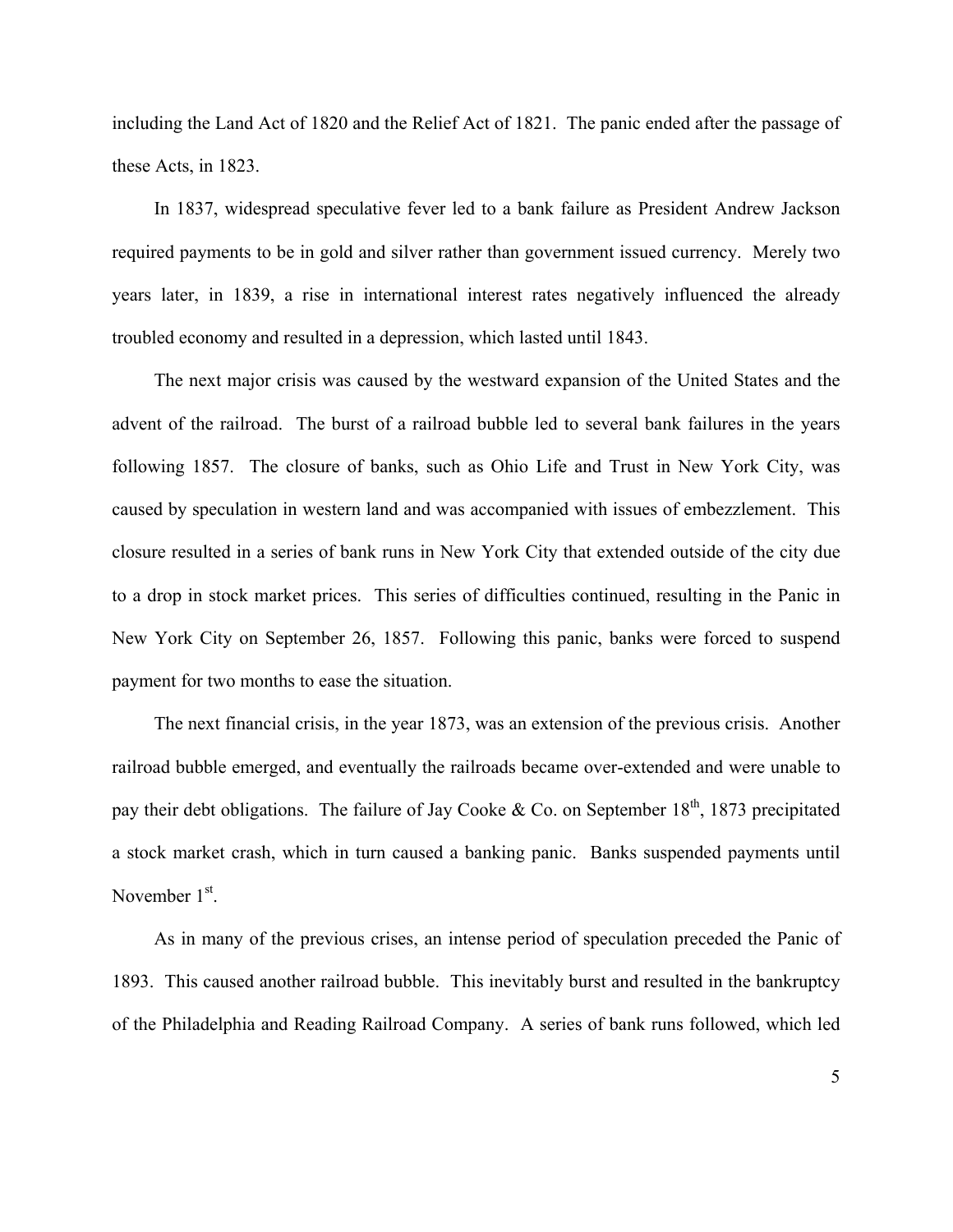to more railroad and bank bankruptcies. This panic was trailed by a drop in the national amount of gold due to over-productive silver mining, making gold relatively more valuable. People traded their silver for gold until eventually the U.S. banks reached their bottom limit for gold storage, leading to further bank panics.

The first panic of the twentieth century, the Crisis of 1907, was similar to the crises of the preceding century. It led to the creation of a central bank in the United States, the Federal Reserve. The cause of this crisis was the failed attempt to corner United Copper Co. by F. Augustus Heinze, which led to the collapse of one of the major investment houses, the Knickerbocker Trust, and widespread bank runs. During this panic, J.P. Morgan intervened and organized a group of bankers to inject liquidity into the New York Stock Exchange and New York City banks. This act and the apparent vulnerability of the system encouraged the creation of the Federal Reserve.

There were some distinctive features of the nineteenth-century crises including: the lack of a central bank, a commodity based currency, and a fragmented banking system. The lack of a central bank made it extremely difficult to inject liquidity into the financial system in times of crisis. Moreover, due to a commodity based standard the money supply could not increase, furthering the effects of the initial liquidity crisis. In addition, the U.S. suffered from a fragmented banking system, mostly because of the prohibition on branch banking. Even the term "banking" was narrowly defined, and led to unregulated financial intermediaries that were uncontrollable by the government. Despite this problem existing for nearly two centuries, the government has been unable to resolve it and unregulated financial intermediaries remain a problem today.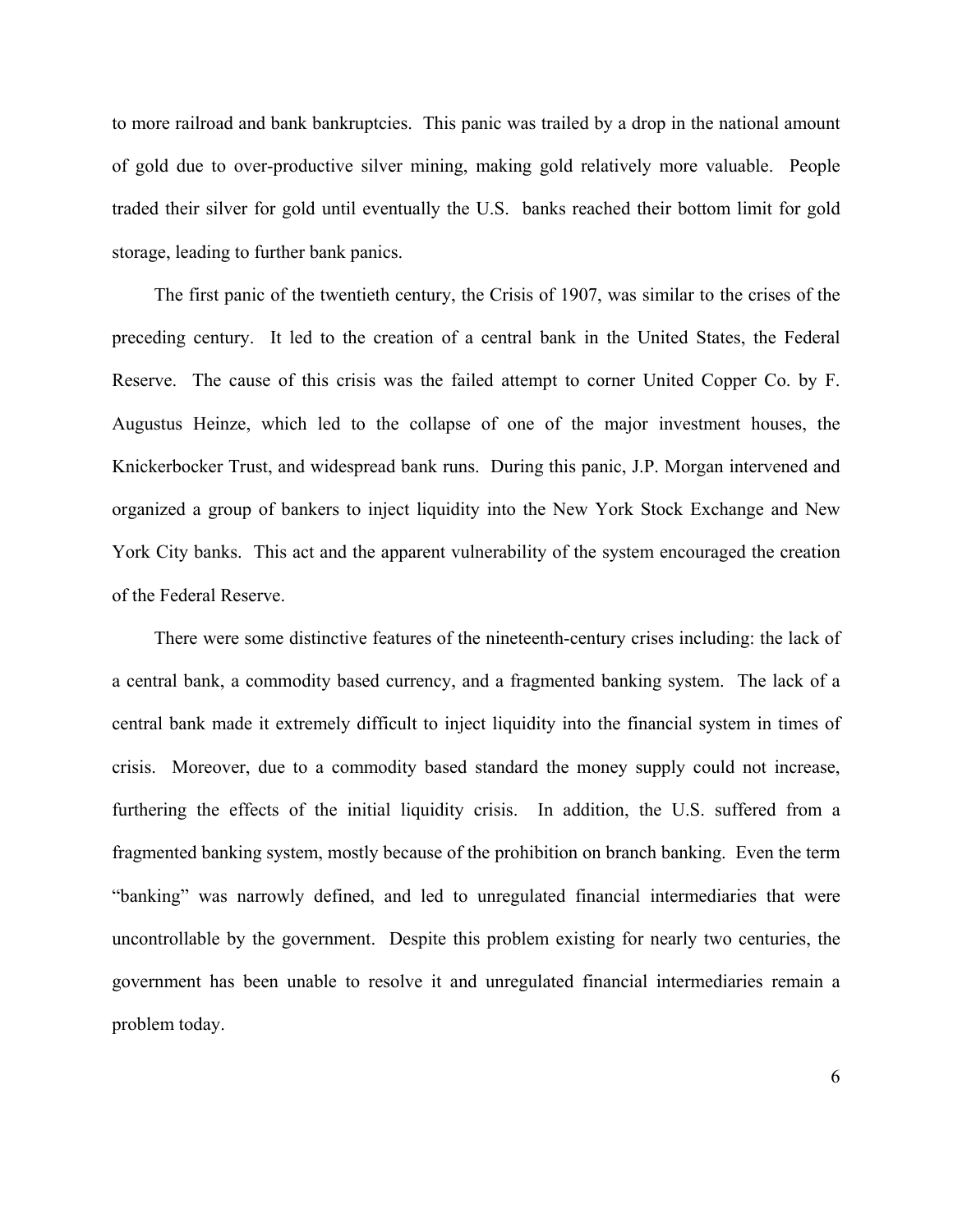Due to the lack of a central bank, the burden of increasing public confidence was left to private citizens such as J.P. Morgan. These crises occurred when the economy was already in a strained state, and bubbles caused the economy to plummet. In most of these cases, the bubble was in the railroad industry. Perhaps the most remarkable aspect of each of these crises is that they started outside of the regulated financial sector. This, as will be shown below, is similar to  $20<sup>th</sup>$  and  $21<sup>st</sup>$  century crises.

# **IV. THE 20TH CENTURY CRISES**

The financial landscape of the twentieth century changed due to the Federal Reserve Act of 1913, which created the Federal Reserve Bank (Fed). The Fed experienced a period of initial success, with no banking panics between the years of 1915 and 1929. Yet, the creation of the Federal Reserve created a moral hazard as financial intermediaries engaged in riskier financial behavior due to the increased financial protection the Fed provided.

The first major crisis of the twentieth century was the Stock Market Crash of 1929. This is one of the most significant and devastating periods in the history of the United States. Because many banks invested the deposits of their customers into the New York Stock Exchange (NYSE), Americans completely lost their life savings. This drove the United States into the most severe recession it has ever experienced, known as the Great Depression. It took twelve years for the United States to return to its previous potential Gross Domestic Product. The Dow Jones Industrial Average (DJIA) did not recover to its previous high of 381.17 until the year 1954, twenty-five years after the crash.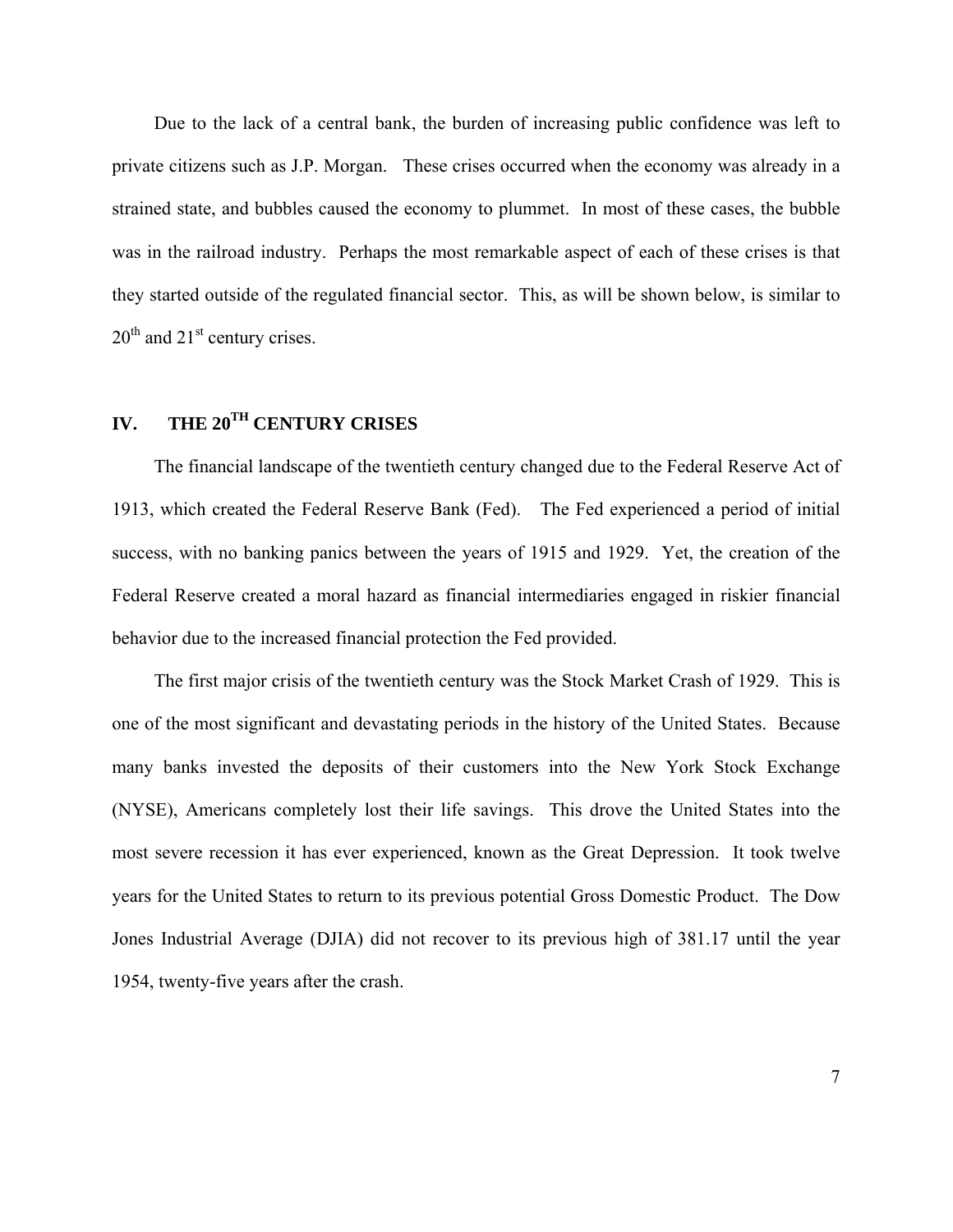The causes of the crash were similar to previous crises, but the consequences were very severe. The crash was preceded by a speculative bubble, which was mostly driven by new technologies and industries, like the electronic and automotive industries. This resulted in a period that was known as the "Roaring 20's." The average Price to Earnings (P/E) ratio in September 1929 was at a high as 32.6 with 16 percent of U.S. households investing in the stock market (Figure 1). This was a dramatic increase from prior years, and, represented potential widespread effects to the entire economy.

### **Figure 1:Historical P/E Ratios**







The initial reaction of the government was to impose stricter regulation on the financial industry. The Glass-Steagall Act of 1933 was the main regulation passed during this period. In order to limit the scope of financial institutions, this act divided banks into separate categories including commercial banks, savings and loans associations, insurance companies, and investment banks, each with their own regulations. This Act also created the Federal Deposit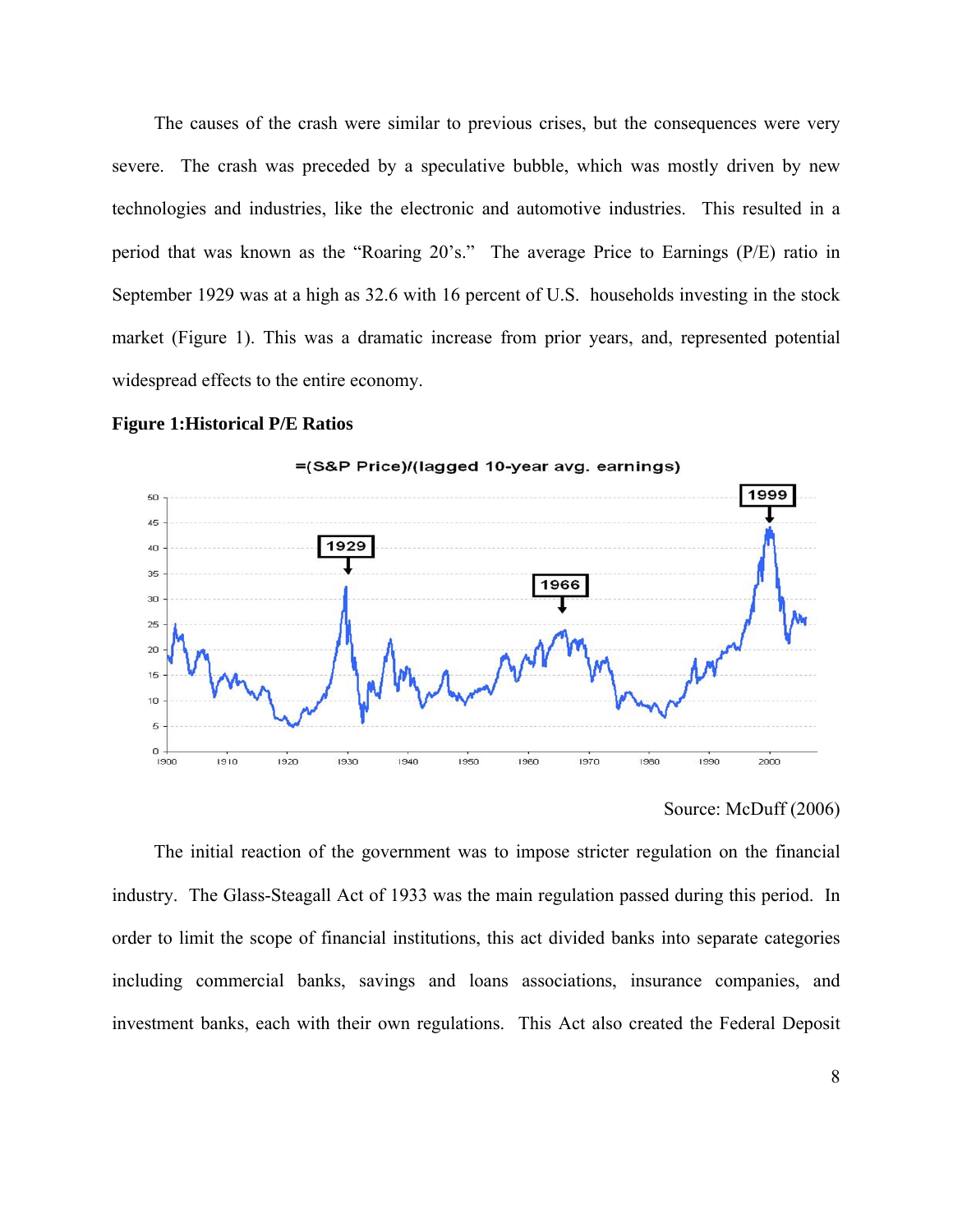Insurance Corporation (FDIC) which insured consumers in case of bank runs. The Act gave the government more instruments to intervene in financial markets during crises.

After the passage of Glass-Steagall, there were no major crises until the 1985-1990 Savings and Loans (S&L) Crisis. Following the Second World War, banks had very high liquidity and low-risk portfolios, which led to a lower bank failure rate. However, in response to increased inflation and regulation, which limited the interest rates paid to depositors, and coupled with a portfolio that was aimed at the mortgage market, the U.S. Congress deregulated the S&L institutions in 1980 and 1982 to improve the viability of these institutions. As a result, the S&L institutions had many of the capabilities of commercial banks, without the associated regulations. This was a major factor in causing the 1985 crisis. This pattern of regulation circumvention is going to repeat in future panics.

The deregulation of the S&L Associations encouraged them to take additional risks, while still keeping depositors safe through deposit insurance. This excessive risk was channeled into the real estate market. As interest rates rose and confidence waned, house prices fell and numerous S&L institutions failed. In response, the government eliminated anti-branch banking laws and repealed the restrictive Glass-Steagall Act. Additionally, the insurance on deposits expanded, increasing the likelihood of risky behavior due to the government protection.

The financial crises of the twentieth century shared some particular commonalities. In the major crises, an investment boom was initiated by a new financial opportunity such as real estate, automobiles, or electronic technology. This led to the inadequately regulated financial institutions to engage in risky ventures and created a speculative bubble. This bubble later burst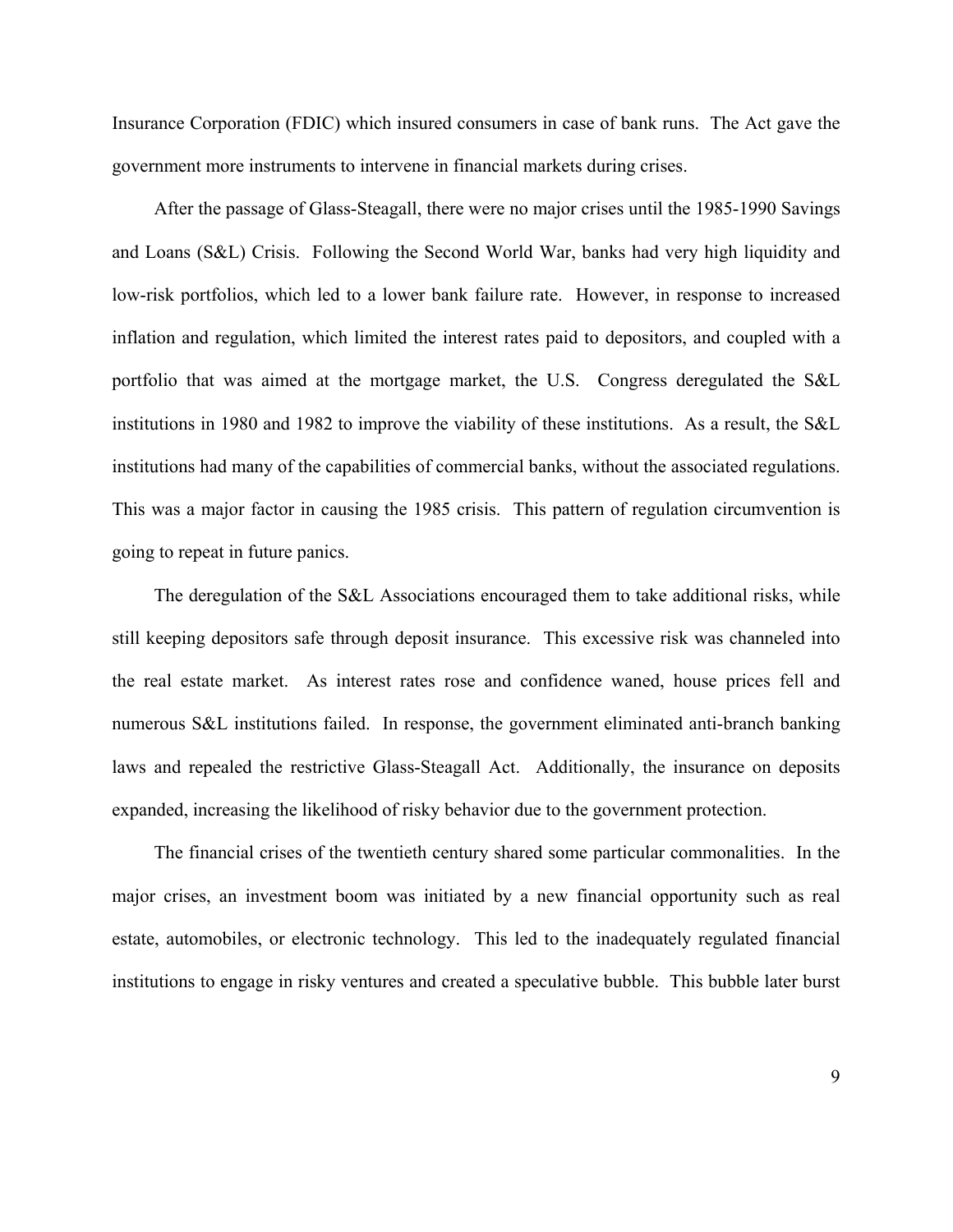and caused a financial crisis. In all cases discussed thus far, a major factor in each financial downturn was the exploitation of unregulated financial institutions.

### **V. THE CURRENT FINANCIAL CRISIS**

The current financial crisis is considered by many to be the worst downturn since the great depression. The causes of this recent crisis are many, but the greatest factor was the housing bubble. This dramatic decline in housing prices was unprecedented in its scale (see, S&P/Case Shiller Home Price Indices, 2010). Figure 2 shows existing home sales and inventory before and after the bubble.

This situation was exacerbated by the recent subprime mortgage trend. Banks looked for a way to meet the high demand for mortgages through the creation of newly-designed and vaguely understood financial instruments, such as CDOs (Collateralized Debt Obligations) and MBSs (Mortgage Backed Securities). CDOs provided a way to spread risk away from the original securities so that the banks providing sub-prime mortgages became disassociated with the risk they created. These unregulated securities were often based on subprime mortgages. Figure 3 displays the steady increase in the issuance of mortgage backed securities and the dramatic drop following the burst of the housing bubble as people could no longer afford to pay their mortgages. Out of the eighty-million houses in the U.S., about fifty-five million had mortgages. Of those fifty-five million, four million were actually behind on their payments. In 2007, foreclosure proceedings began for about 1.5 million homes, which represented an increase of fifty percent from 2006.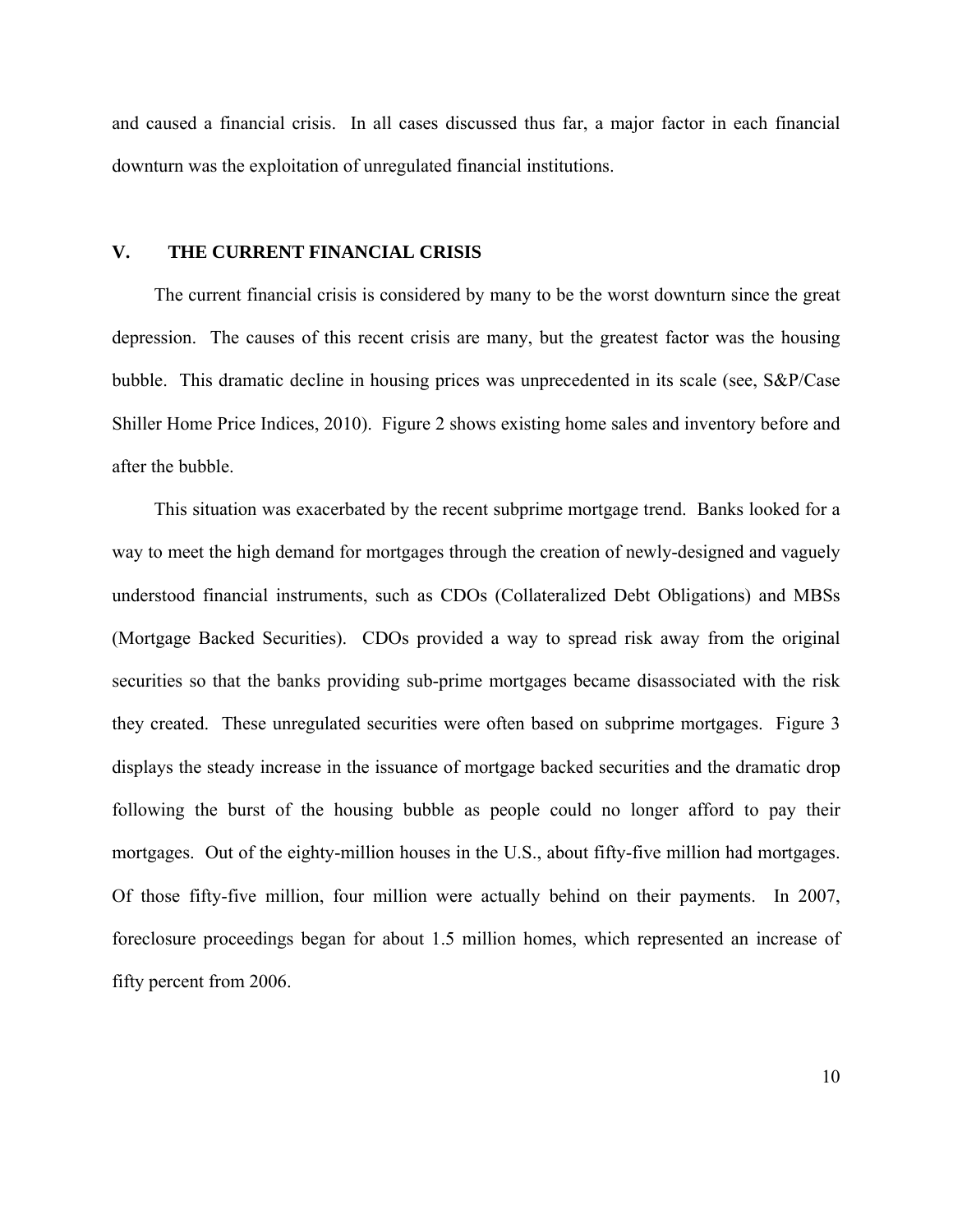

**Figure 2: Existing Home Sales and Inventory** 

Source: Iacono (2008)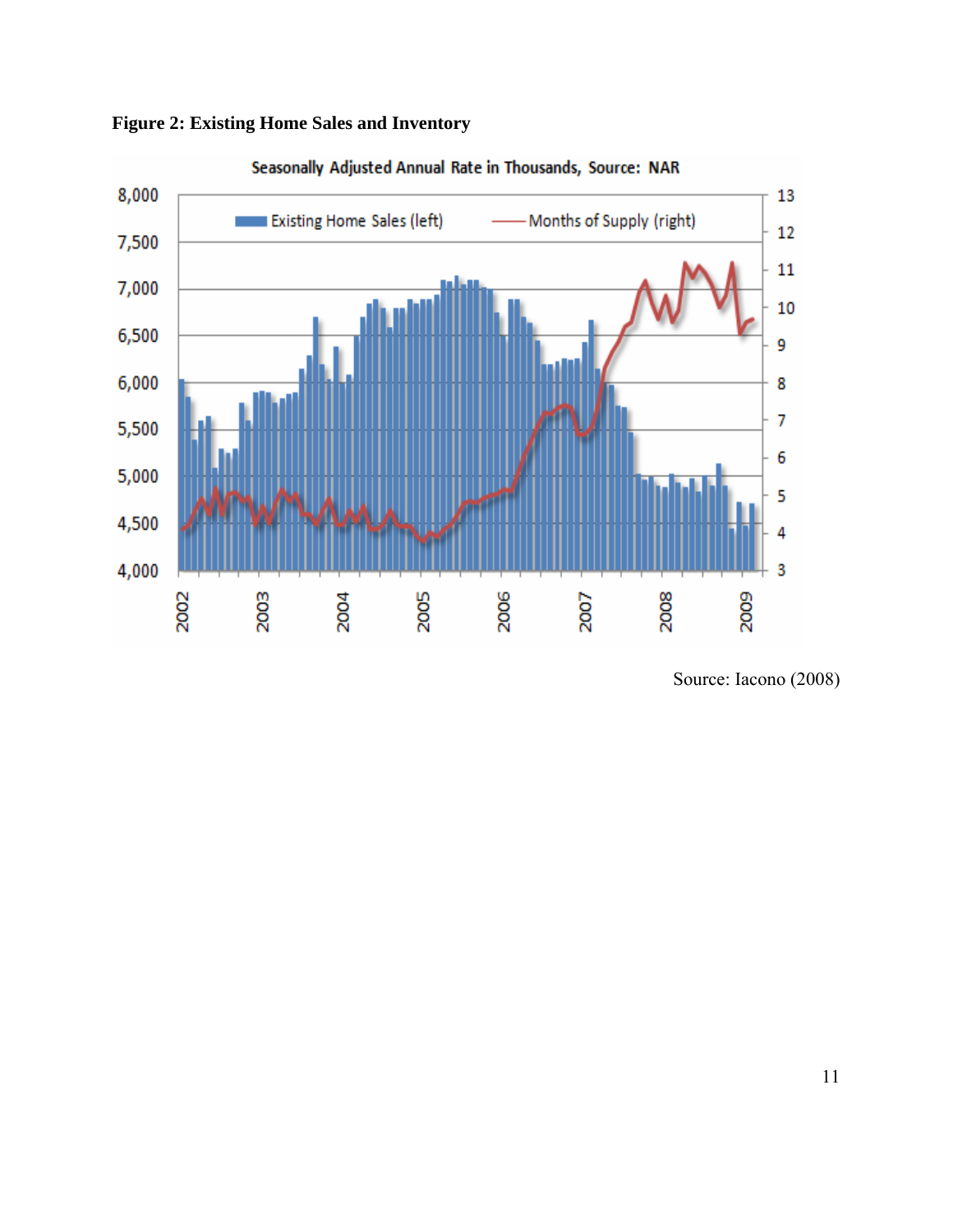

**Figure 3: US Issues of Non-Agency MBS (\$billion)** 

Source: Twiggs (2008)

**Figure 4: Homeowners With Zero or Negative Equity** 



Source: Equifax, Moody's Economy.com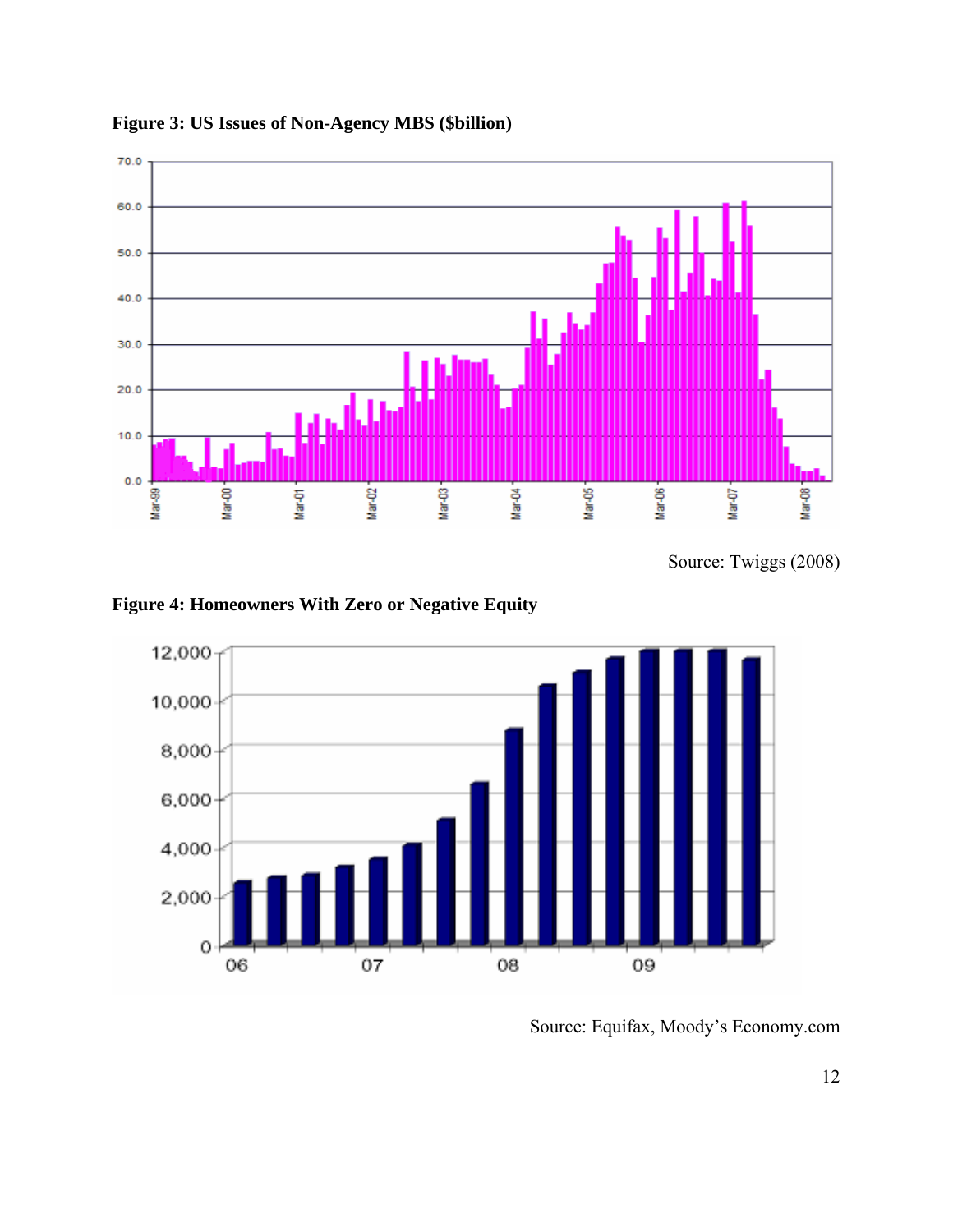The United States has unique policies over renting and owning. On the one hand, when renting a home, a landlord has the right to evict the tenant with five-day notice if his rent payments are late. On the other hand, for mortgages, the bank must foreclose on the house and be issued a court order before the tenant can be evicted. However, there is another option for the tenant. A mortgage is based off of the value of a house at the time of purchase. Therefore, if the price of a house drops below the value of the mortgage, then the owner will be paying for a mortgage that costs more than the house is worth. In this case, the owner can walk away from this obligation with limited direct ramifications as most mortgages in the United States are nonrecourse, meaning the banks cannot seize your other assets in order to repay your loan. It is thus no wonder that many preferred just to give the keys to their houses to the bank and walk away from their mortgage burden. Figure 4 illustrates the increase in homeowners with zero or negative equity in recent years.

Additionally during the bubble, the United States had a large trade deficit. This large deficit meant that vast sums of foreign funds were invested in the United States. When the crisis occurred, the money invested by foreign firms and governments, such as China and Russia, was lost, adversely affecting these companies. As these firms were forced to take losses, the crisis spread to other countries. In addition, due to the involvement of foreign government in financing the U.S. debt, it limited the possibility of not bailing out these highly indebt big financial institutions. Moreover, it is estimated that forty percent of total U.S. Bank assets were in "Shadow Banking," or non-bank lending institutions that were not federally controlled (Geithner 2010). This explains the extent of the bubble as financial institutions attempted to seek small spreads with significantly increased risk. Without transparency, including the off-balance sheet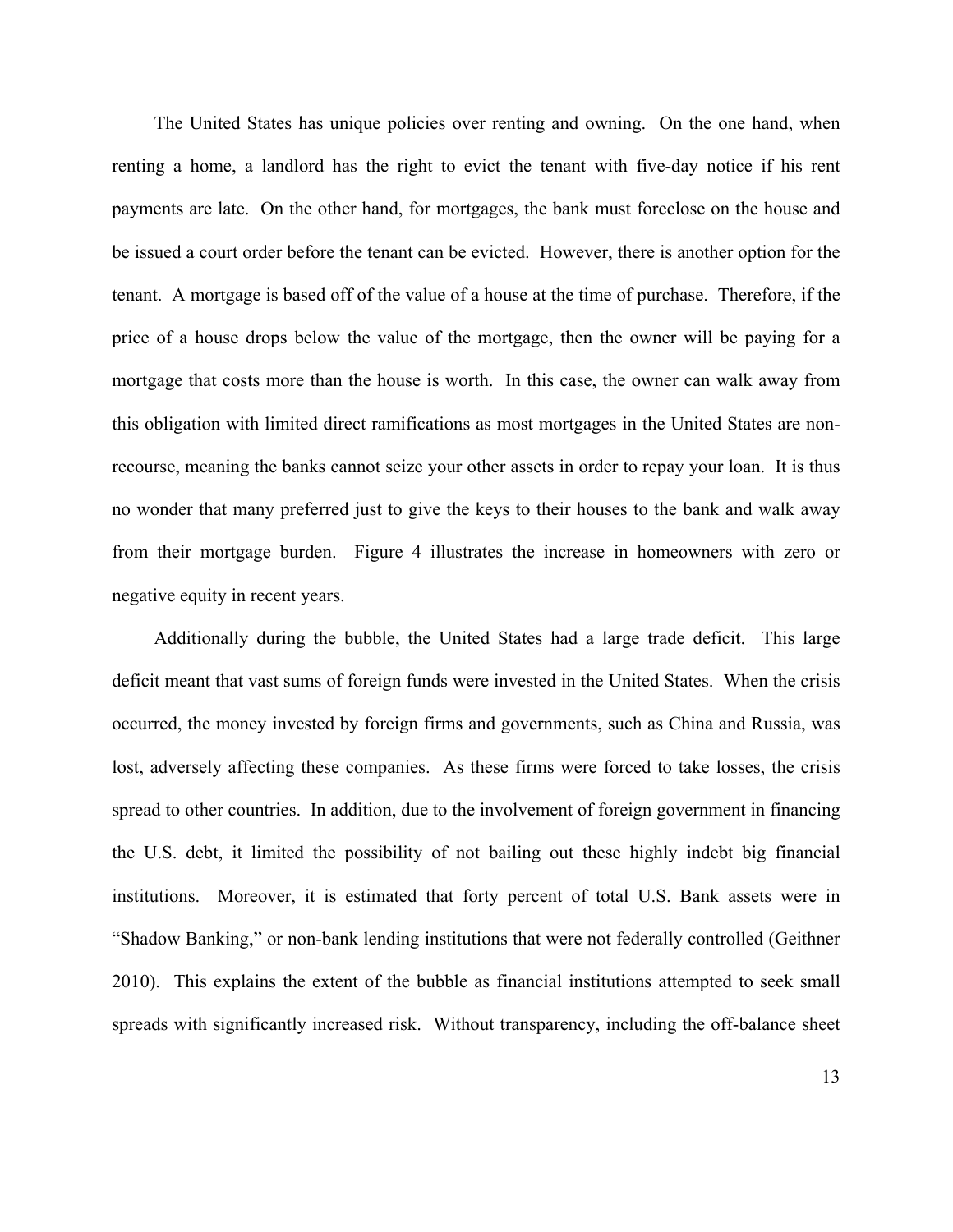activities of banks, people could not make well informed investment decisions and many lost substantial amounts of money.

 The collapse of Bear Stearns on August 1, 2008 marks the turning point from the burst of a housing bubble to a widespread financial crisis. Bear Stearns was one of the largest holders of mortgage backed securities. Although the company had enough capital to cover the losses it incurred, investors became less confident in the company and a bank run occurred. This led to a precipitous drop in its stock price as shareholders rushed to sell their shares. The Federal Reserve Bank helped J.P. Morgan Chase to purchase this company during the weekend of March 24, 2008. The initial acquisition price was 2 dollars per share. This price increased to 10 dollars a share within a week in an attempt to appease the shareholders and allow the deal to be finalized. Confidence in the market was not restored, and soon other holders of mortgagebacked securities began to fail.

 The widespread decline in the financial services sector led to decreases in employment, particularly in other service sectors. The decline adversely affected other industries including the durable goods sector, which is highly sensitive to the availability of credit. It also impacted the non-durable goods as many heavily indebted consumers lost their jobs. By October 2009, the unemployment rate rose to 10.1%. The entire value of home equity in the United States dropped from \$13.3 trillion to \$8 trillion, a loss of \$5.3 trillion. Investment assets lost \$3.5 trillion. Compared to the current United States GDP of \$14.26 trillion this is a massive amount of wealth destruction.

 Despite the complexity of the recent crisis, the similarities with previous episodes are apparent. In all cases, the crisis followed a bubble. In each case, the difficulties originated in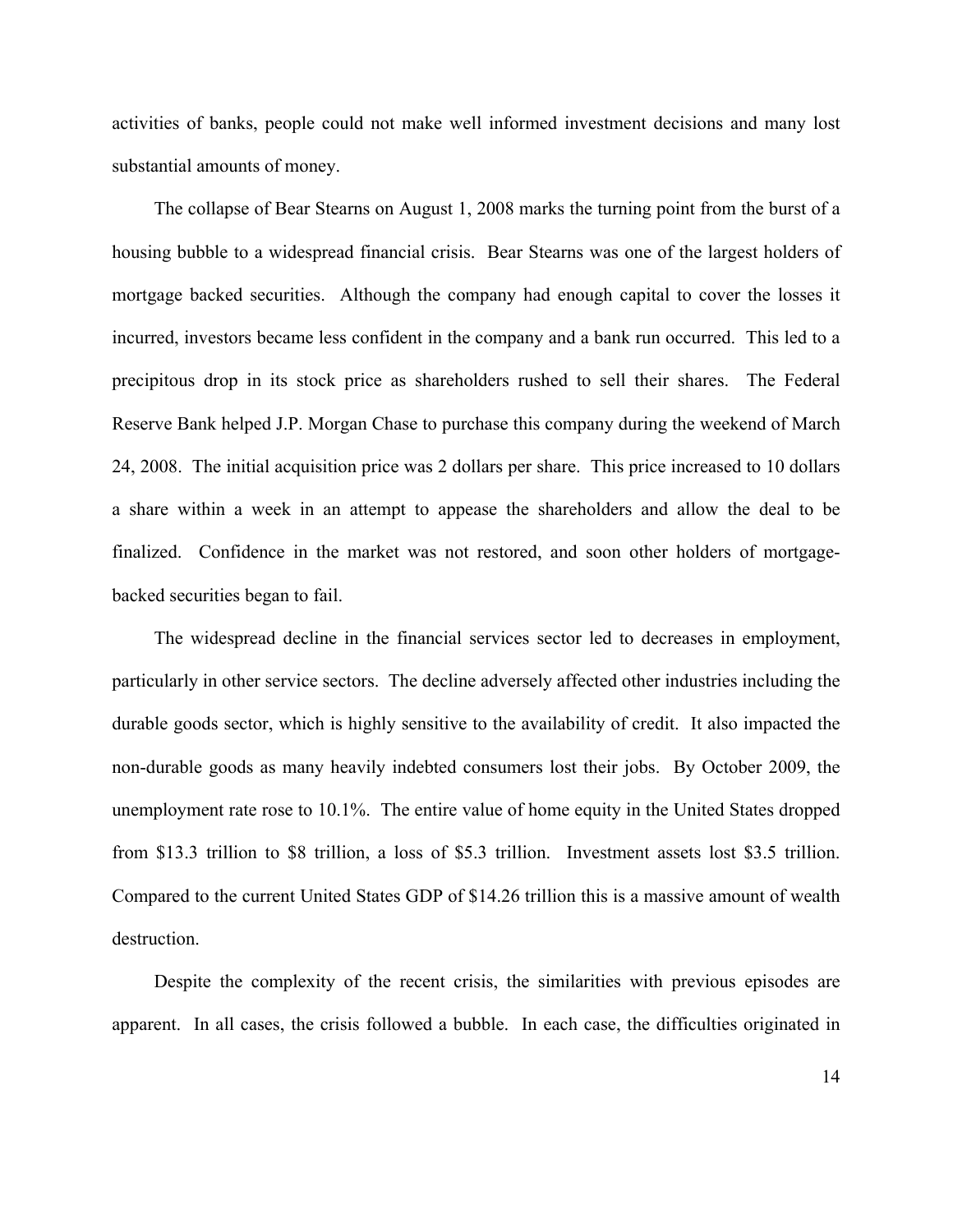lightly regulated financial institutions and instruments. These financial crises affected other sectors of the economy as credit became scarce. The stock market crash of 1929 led to an overall drop in the industrial sector. Similarly, the current recession with its credit crunch forced car companies like General Motors and Chrysler into prearranged bankruptcies where severe restructuring was only avoided by government assistance.

 The United States reacted more aggressively than in previous crises. First, President George W. Bush signed the Troubled Asset Relief Program (TARP) on October 3, 2008. This program attempted to allow the Fed and Treasury to purchase troubled assets from financial institutions in order to increase confidence in the financial sector. However, this program was not successful, and instead became a recapitalization of banks, such as Goldman Sachs and Citigroup as well as other large troubled companies, for example GM and Chrysler. Under the Obama Administration, which took office in January 2009, the government approved an additional \$787 billion stimulus package. Moreover, the Federal Reserve dramatically expanded the monetary base through lowering the Federal Funds Rate and quantitative easing, expanding the Federal Reserve's balance sheet.

 While the government handed billions of dollars to various companies, it recently passed the Dodd-Frank Regulatory Reform Bill. Table 1 provides details of the U.S. reforms. This bill establishes a new body that will protect consumers, the Consumer Financial Protection Bureau. This Bureau will have the power to create rules for any financial entity, including banks, nonbanks, and credit unions with assets of \$10 billion. This bill gives the United States government more control during periods of impending crises, an important step considering the causes of the most recent crisis (Delaney and Nasiripour, 2010). Paul Volcker, former Federal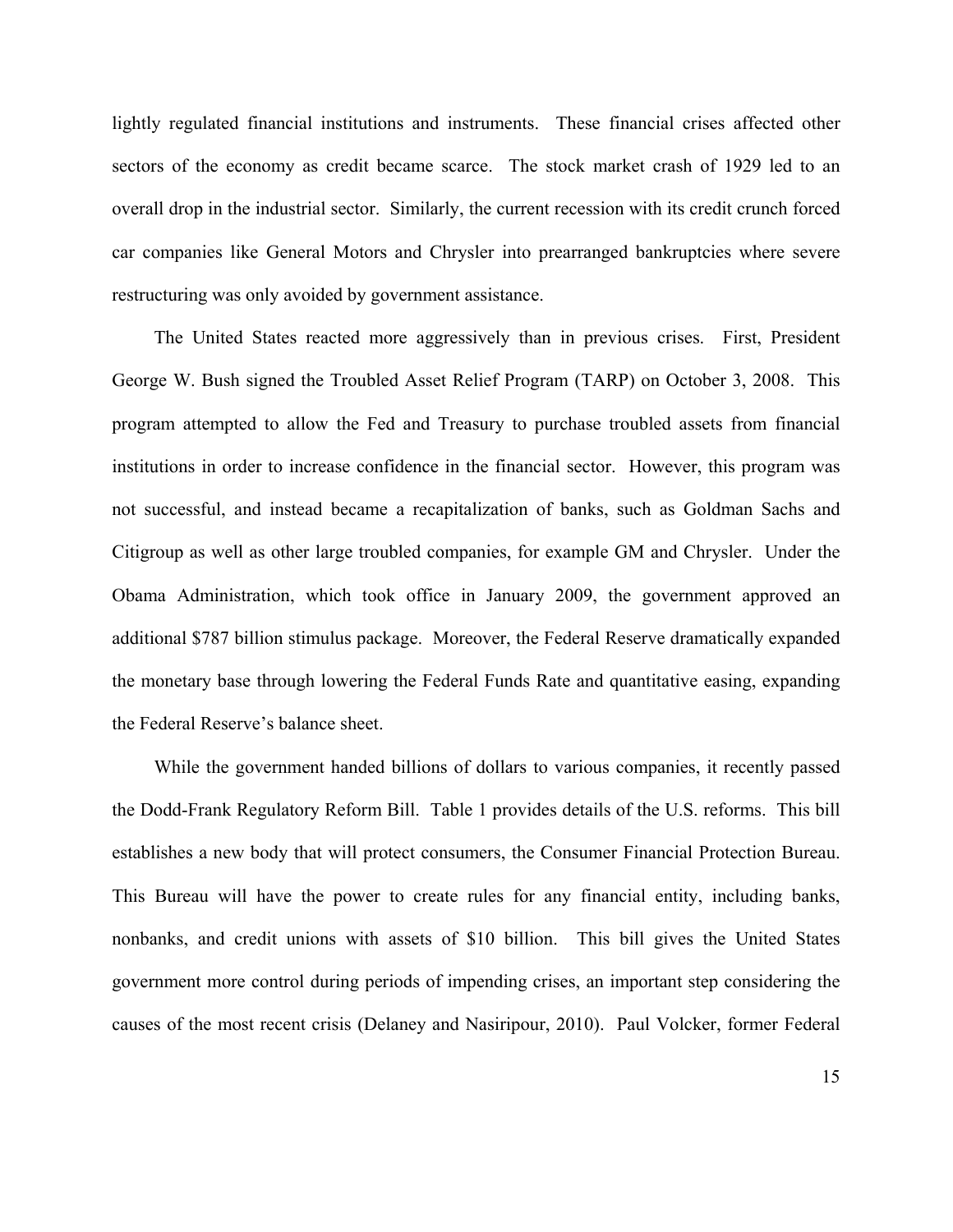Reserve Chairman and the current chair of Barack Obama's Economic Recovery Advisory Board also proposed that banks should be restricted in making speculative decisions using taxpayerbacked money (Appelbaum and Cho, 2010). This proposal was signed into law by President Obama on July 21, 2010.

|                            | Effect                                                                                                     | Differences between<br>House/Senate                                                                                                                                               | Proposals<br>Omitted/Defeated                               |
|----------------------------|------------------------------------------------------------------------------------------------------------|-----------------------------------------------------------------------------------------------------------------------------------------------------------------------------------|-------------------------------------------------------------|
| Shareholder<br>Protections | by independent directors<br>-Shareholders<br>have<br>binding vote                                          | -Executive compensation set-Senate – Requires executives-Concrete<br>to repay earnings based onexecutive compensation<br>non-inaccurate<br>statements                             | limits<br>on<br>financial-Bonus tax                         |
| Proprietary<br>Trading     | $Rule -$<br>Volcker<br>proprietary investing                                                               | restricts-House – does not contain-Restoration of barrier<br>Volcker Rule                                                                                                         | between<br>commercial<br>banking and Wall Street<br>trading |
| Investor<br>Protections    | securities must retain portion basic securities<br>of risk<br>-Investors<br>can<br>sue<br>ratings agencies | -Companies selling complex-House – risk retention for-Change business model<br>-Senate – New federal system remove<br>credit for assigning work to ratings interest<br>agencies   | of ratings agencies to<br>conflict<br>of                    |
| Shareholder<br>Protections | by independent directors<br>-Shareholders<br>have<br>binding vote                                          | -Executive compensation set-Senate – Requires executives-Concrete<br>to repay earnings based onexecutive compensation<br>non-inaccurate<br>statements                             | limits<br>on<br>financial-Bonus tax                         |
| Proprietary<br>Trading     | proprietary investing                                                                                      | Volcker Rule – restricts-House – does not contain-Restoration of barrier<br>Volcker Rule                                                                                          | between<br>commercial<br>banking and Wall Street<br>trading |
| Investor<br>Protections    | securities must retain portion basic securities<br>of risk<br>-Investors<br>can<br>sue<br>ratings agencies | -Companies selling complex-House – risk retention for-Change business model<br>-Senate $-$ New federal system remove<br>credit for assigning work to ratings interest<br>agencies | of ratings agencies to<br>conflict<br>of                    |

| <b>Table 1: Regulation Changes for United States of America</b> |  |  |
|-----------------------------------------------------------------|--|--|
|                                                                 |  |  |

Source: New York Times online (Herszenhorn 2010)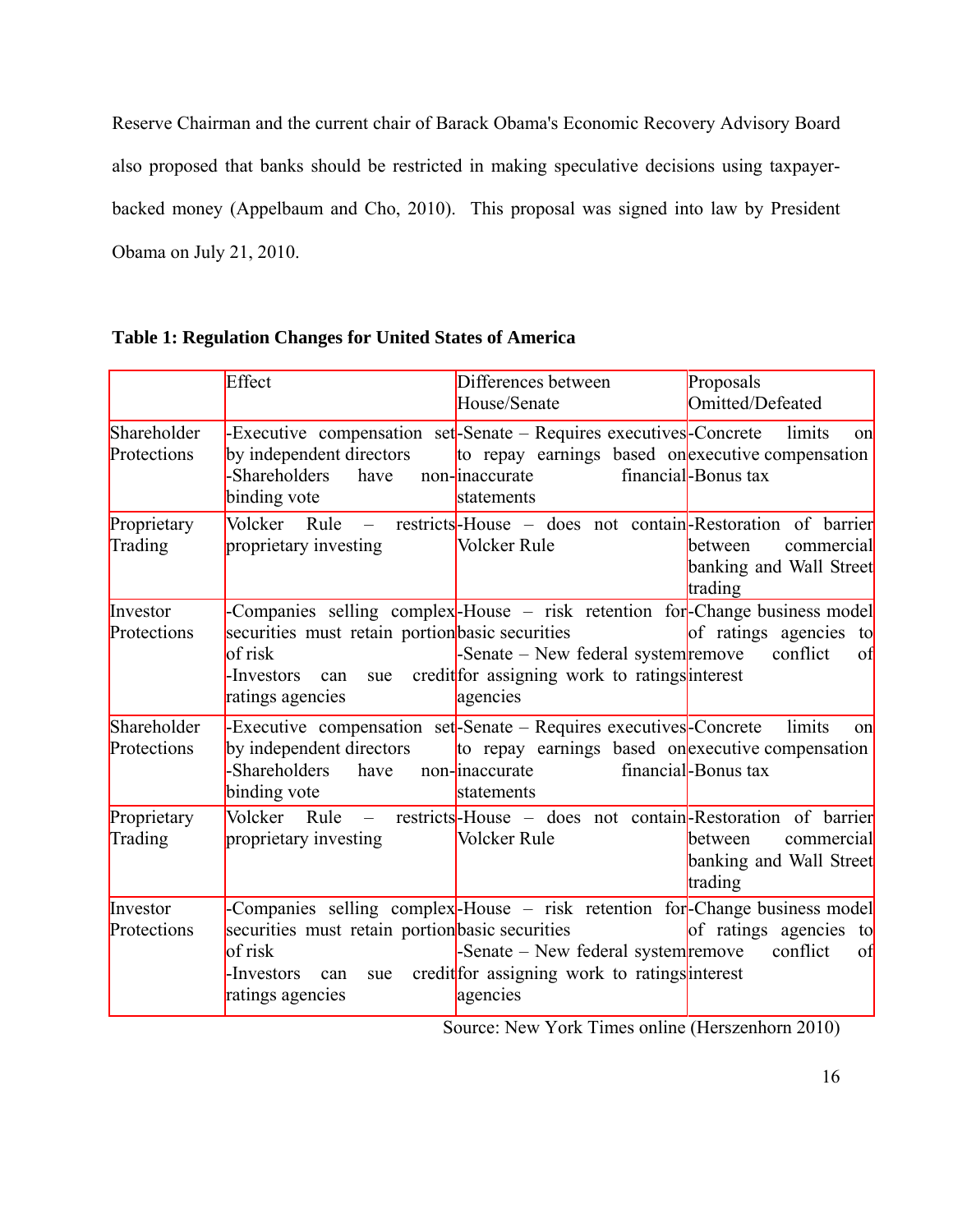Given the expansionary monetary policy and the dramatic increase in government debt, the specter of previous high inflation has reemerged. Meanwhile, Central Bank officials maintain that they will be able to raise interest rates and drain liquidity from the system as the economy recovers to avoid inflation.

The U.S. financial crisis has had significant global consequences. This makes the global response to this financial crisis even more important. The importance of global cooperation is illustrated in the following scenario. Assume that two countries have the same level of banking regulations. There is no advantage to using the banks of one country versus the other. Now assume that one country becomes more lenient in their regulations, this country would experience an influx of investors. This leads to regulatory arbitrage, where capital seeks the less restrictive regime. As one country becomes more lenient, the other country is forced to respond potentially leading to a destructive "race to the bottom" where regulations are minimized in order to attract investment. Thus, the importance of global cooperation cannot be exaggerated. This global cooperation is not going to be metalized anytime soon, because of narrow national interest. Thus, the conclusion is that financial crises are here to stay and another bubble will burst in the future. The only question is when.

The Group of 30 Report (2009) entitled "Financial Reform – A Framework for Financial Stability" calls for the reform of the world financial markets in the following areas. Financial supervision, its quality and effectiveness need to be globally coordinated and improved. Transparency of financial intermediaries needs to increase. Capital requirements need to increase taking into account the possibility of catastrophes. Better monitoring of large institutions and their risk portfolios are required. These reforms, the Report asserts, will require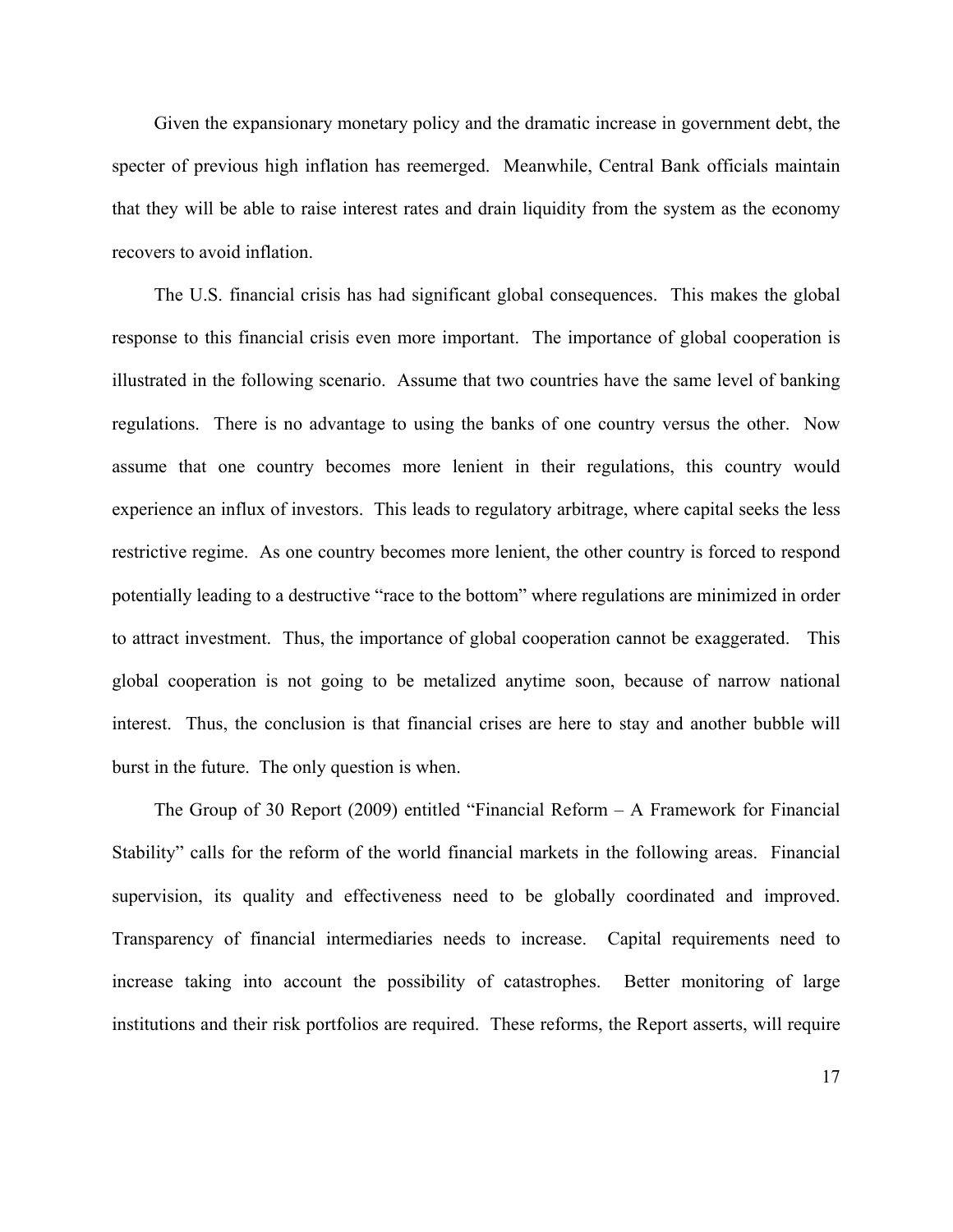several years to be implemented due to the complexities of each countries political system. Based on the past experiences, these well-intended global financial reforms will be difficult to actually implement.

Despite this call for cooperation, each country needs to implement its own reforms due to different constraints each faces. However, a system for regulating the global financial market needs to be created as well to prevent rash policymaking within individual countries.

While the current crisis is certainly affecting many of the developed economies, the effects on emerging markets are varied. Table 2 overviews The World economic outlook projections for selected countries. How these emerging economies behave could determine their place in the future, post-recession economy. Emerging markets have a unique vulnerability to crises originated in the developed economies because emerging markets depend on these economies in order to export their products.

### **VI. CONCLUSION**

The examination of many U.S. crises reveals that the current financial crisis follows past patterns. In almost every case, an investment bubble creates excess demand for new financing instruments. The railroad bubble saw loans being issued at a rate higher than any company could pay back, while the current housing bubble results in sub-prime mortgages issued that relied on the unrealistic assumption that value of housing would continue to rise. Following this trend, the demand for credit is met by financial innovations that tend to skirt regulations. Inevitably, the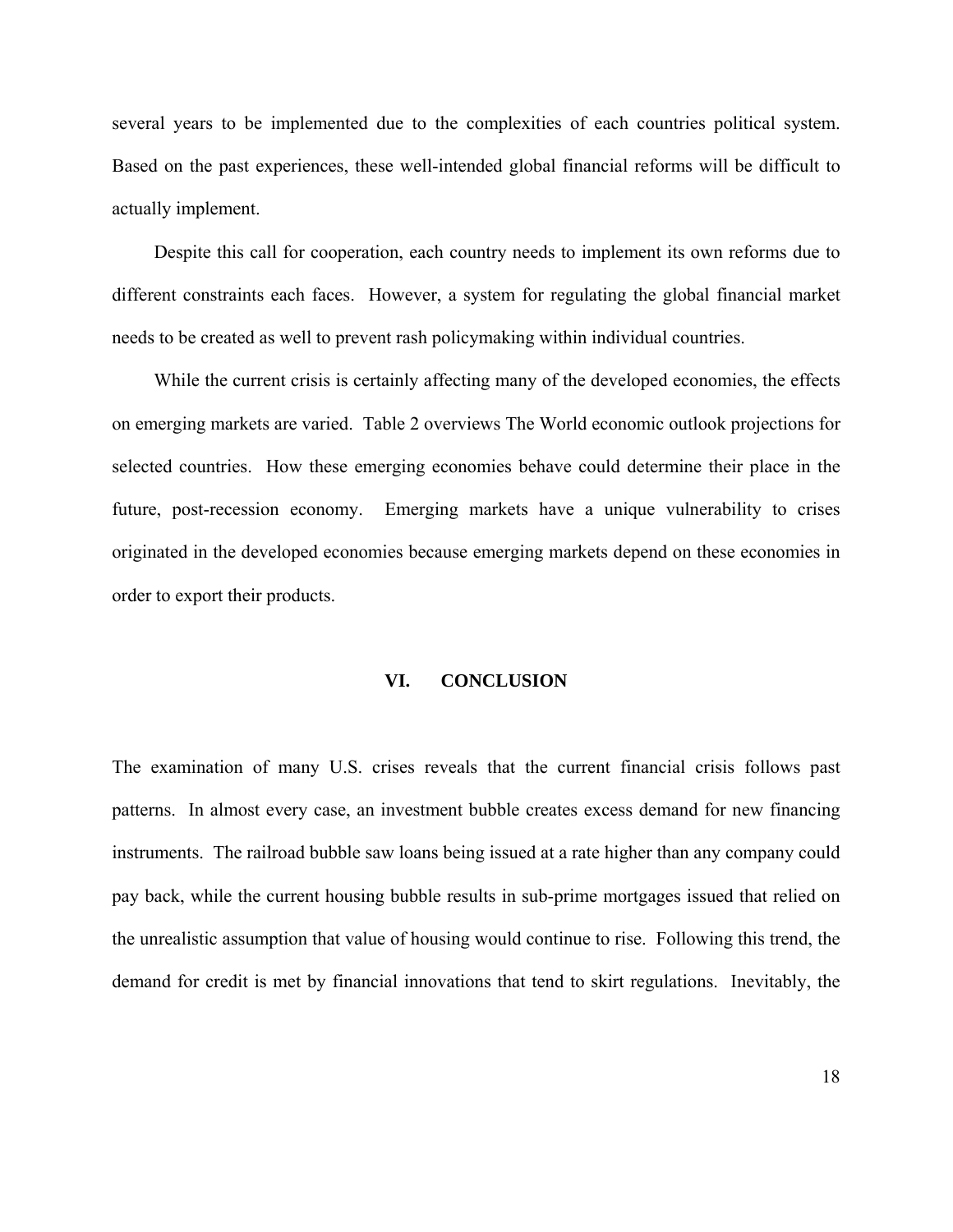bubble bursts, and these unregulated financial institutions leads to bankruptcies, bank failures, and an economic recession.

It is difficult to determine who is to blame for such a catastrophe. Should the blame rest with the home buyers, the mortgage lenders, the commercial banks marketing securities, the investment banks, the investors purchasing these securities, the inattentive regulators, the historically low interest rates, government policies, or the academic economic community? The message of this article is that we are all at fault. The implication of this last sentence is that financial crises will continue to be a part of the capitalist economy. New regulations would help, but only in avoiding past crises. Once new regulations are enacted, stakeholders respond by inventing ways to circumvent them. Anyone who claims that he is smart enough to design a better regulatory system that will prevent future crises is underestimating the ingenuity of a human acting to increase their personal well-being. Of course, we can do better next time, but there are enough forces within the current system that will guarantee that regulations can and will be circumvented.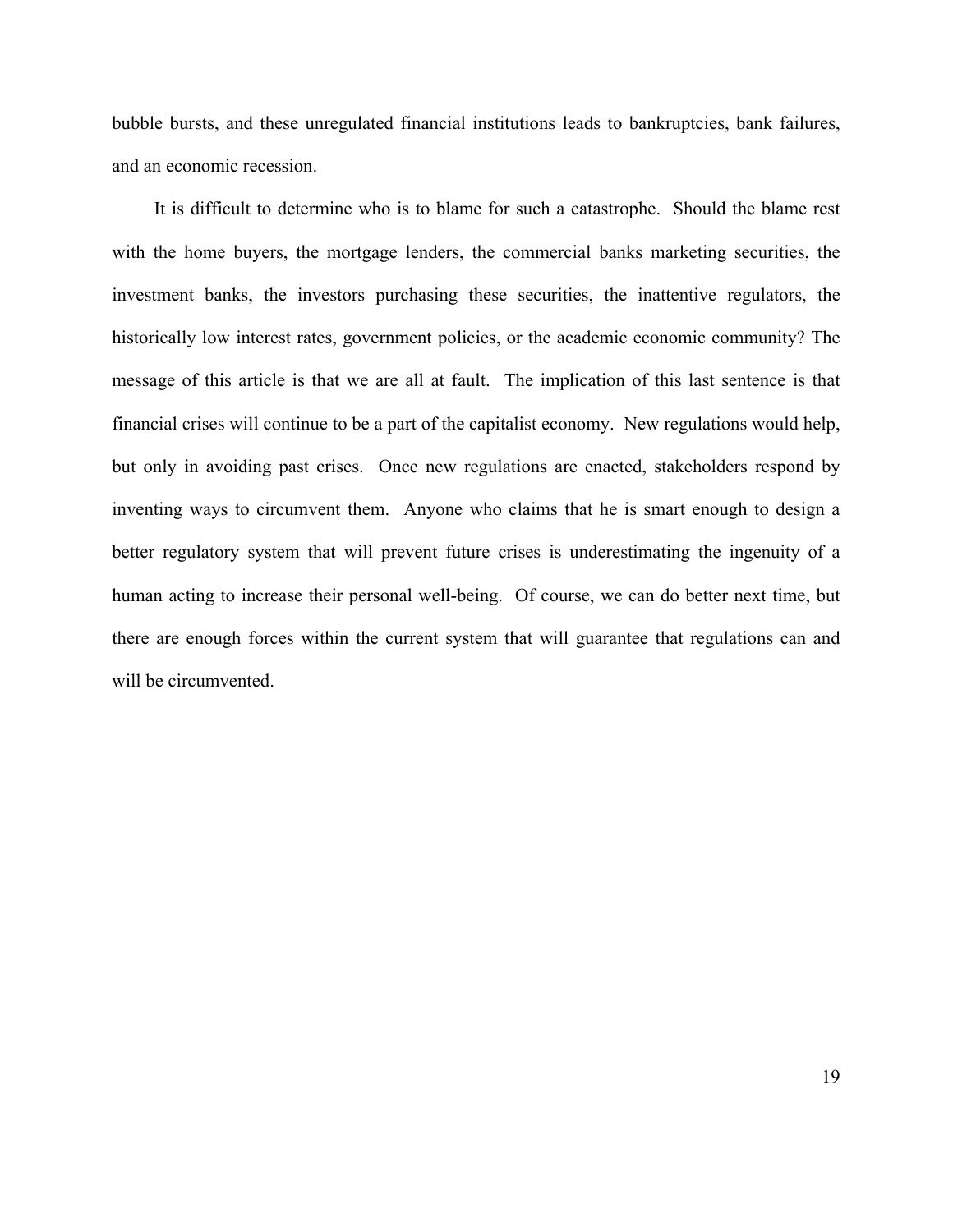| $($ - - - - - - - - - - - - - - - - $\frac{1}{2}$ - $\frac{1}{2}$ |                 |        | Projections |      | Difference from January<br>2010 WEO projections |                 |
|-------------------------------------------------------------------|-----------------|--------|-------------|------|-------------------------------------------------|-----------------|
|                                                                   | 2008            | 2009   | 2010        | 2011 | 2010                                            | 20011           |
| World Output                                                      | 3.0             | $-0.6$ | 4.2         | 4.3  | .3                                              | 0.0             |
| <b>Advanced Economies</b>                                         | $\overline{.5}$ | $-3.2$ | 2.3         | 2.4  | $\overline{.2}$                                 | 0.0             |
| U.S.                                                              | .4              | $-2.4$ | 3.1         | 2.6  | .4                                              | $\cdot$ .2      |
| Euro Area                                                         | $.6\phantom{0}$ | $-4.1$ | 1.0         | 1.5  | 0.0                                             | $\overline{.1}$ |
| Germany                                                           | 1.2             | $-5.0$ | $1.2\,$     | 1.7  | $-.3$                                           | $-2$            |
| <b>United Kingdom</b>                                             | $.5\,$          | $-4.9$ | 1.3         | 2.5  | 0.0                                             | $-.2$           |
| Emerging and Developing6.1<br>Economies                           |                 | 2.4    | 6.3         | 6.5  | $\cdot$ 3                                       | $\cdot$ .2      |
| Eastern 3.0<br>Central<br>and<br>Europe                           |                 | $-3.7$ | 2.8         | 3.4  | $\overline{8}$                                  | $-.3$           |
| China                                                             | 9.6             | 8.7    | 10.0        | 9.9  | 0.0                                             | 0.2             |
| India                                                             | 7.3             | 5.7    | 8.8         | 8.4  | 1.1                                             | $.6\,$          |

# **Table 2: Overview of the World Economic Outlook Projections for Selected Countries (Percent Change)**

Source: World Economic Outlook April 2010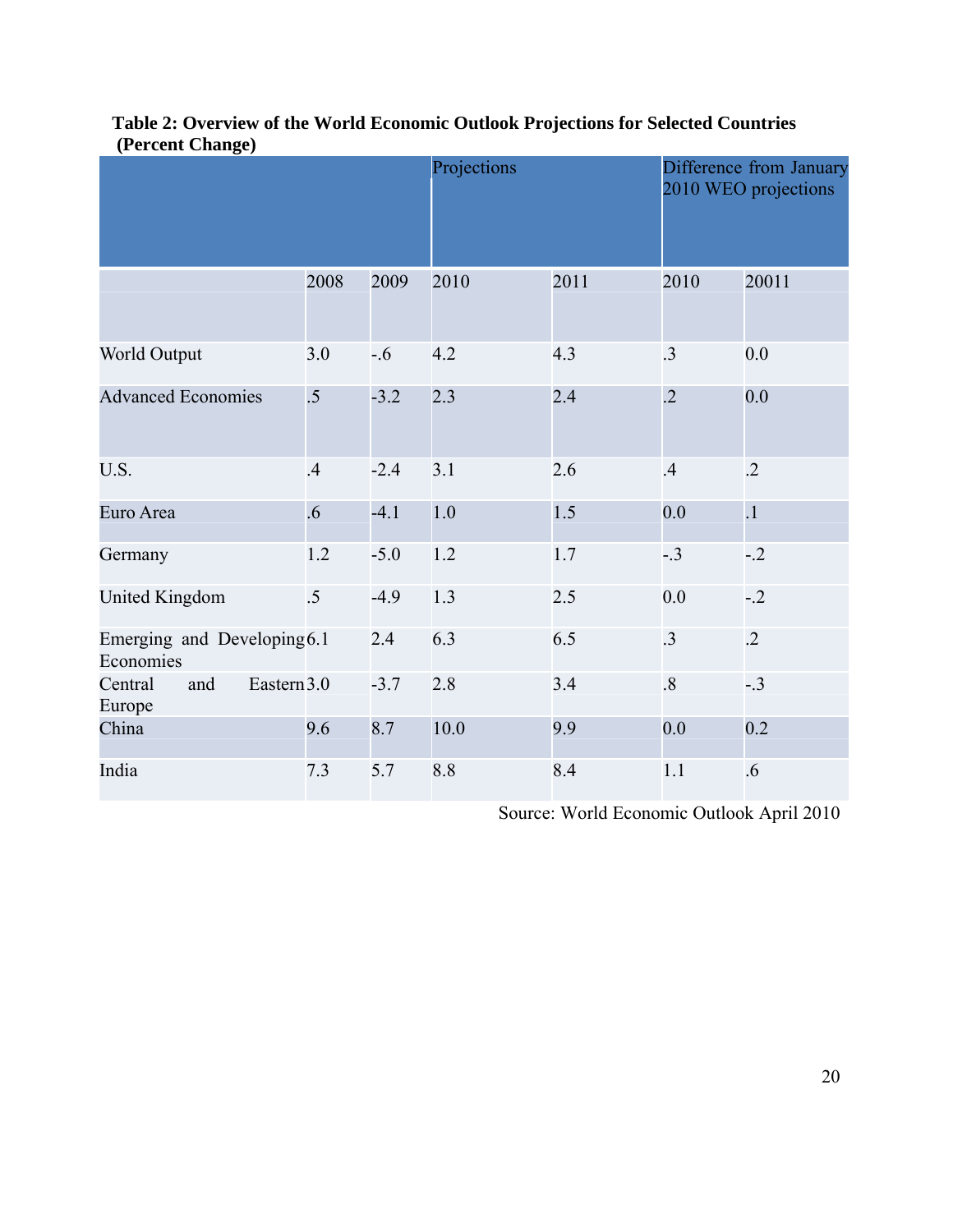#### **REFERENCES**

- Appelbaum, Binyamin and David Cho, 2010, "Obama's 'Volcker Rule' Shifts Power Away from Geithner." The Washington Post. 22 January 2010 <http://www.washingtonpost.com/wp-dyn/content/article/2010/01/21/ AR2010012104935.html>
- Bordo, Michael. 2003. "Stock Market Crashes, Productivity Boom and Bush, and Recessions: Some Historical Evidence" (unpublished; Washington: International Monetary Fund).
- Boyd, John H., Giani Nicolo, and Elena Loukoianova, 2010, "Banking Crises and Crisis Dating: Theory and Evidence." *IMF Working Papers*. 10 Jul 2009.
- Čihák, M., 2007, "Central Bank Independence and Financial Stability." IMF, mimeo. Washington, DC.
- Delaney, Arthur and Shahien Nasiripour, 2010, "Dodd Unveils Financial Regulatory Reform Bill with 'Consumer Financial Protection Bureau," *Huffington Post*. 6 June 2010. http://www.huffingtonpost.com/2010/03/15/ dodd-unveils-financial-re\_n\_499569.html
- Demirgüç-Kunt, Asli., and Detragiache, Enrica,. 1997, "The Determinants of Banking Crises in Developing and Developed Countries." *IMF Staff papers* 45. Washington, DC.
- Garcia Herrero, Alicia., & Del Rio, Pedro, 2003, "Financial Stability and the Design of Monetary Policy." *Banco de Espa˜na Working Paper* 0315. Madrid.
- Group of 30, 2009, "Financial Reform A Framework for Financial Stability," 15 January 2009.
- Haulman, Clyde, 2002, "Virginia Commodity Prices During the Panic of 1819", *Journal of the Early Republic*, 22, No.4, Winter 2002, 675-688.
- Herszenhorn, David M., 2010, "Bill Passed in Senate Broadly Expands Oversight of Wall Street." *The New York Times*. 20 May 2010.

http://www.nytimes.com/2010/05/21/business/21regulate.html? $r=1$ 

- Iacono, Tim, 2008, "Economic Report Summary: Plunging Home Prices and Consumer Confidence" Seeking Alpha. 29 June 2008. http://seekingalpha.com/article/83073-economic-report-summary-plunging-home-prices-andconsumer-confidence
- Kaminsky, G., and C. Reinhart, 1999, "The Twin Crises: The Causes of Banking and Balanceof-Payment Problems." *American Economic Review*, 89(3), 473–500.
- Klomp, Jeroen, 2010, "Causes of Banking Crises Revisited," *The North American Journal of Economics and Finance*, Volume 21, Issue 1. March 2010, Pages 72-87,
- Klytchnikova, Irina, Helena Tang, and Edda Zoli, 2000, "Banking Crises in Transition Countries: Fiscal Costs and Related Issues." *Policy Research Working Paper Series*. 30 Nov 2000.
- Laeven, Luc., and F. Valencia, 2008, "Systemic Banking Crises: A New Database." *IMF Working Paper* 224. Washington, DC.
- McDuff, Deforest, 2006, "Thinking about Historical P/E Ratios," November 8, 2006. *deforestmcduff.com.*